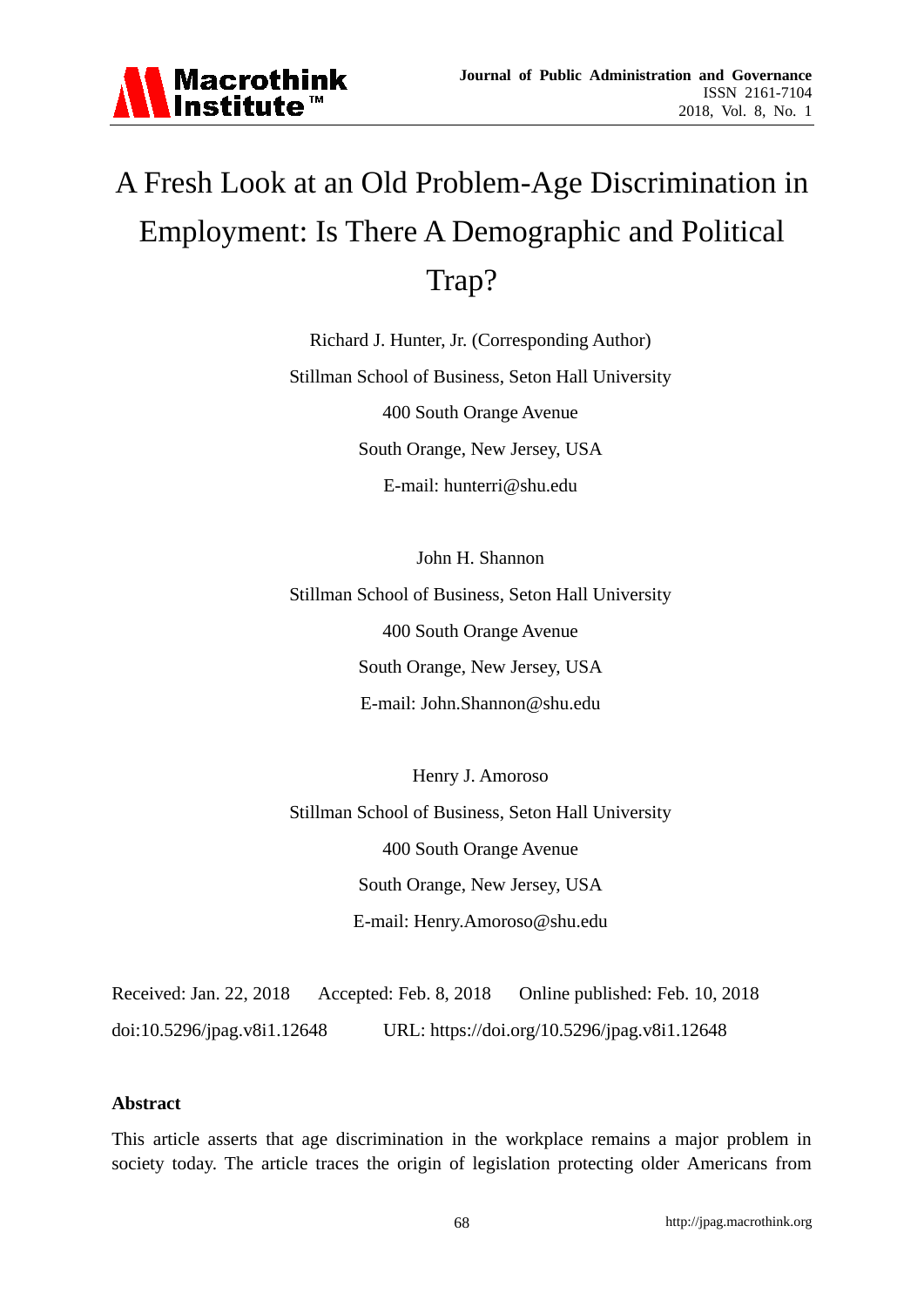

discrimination in the workplace from its earliest origins at the turn of the twentieth century and outlines the types of age discrimination and the remedies for violations of the federal Age Discrimination in Employment Act of 1967, better known as the ADEA. The article also describes the major exceptions to the legislation and issues relating to ADEA waivers. The article concludes with an analysis of several important legal cases which call into question the vitality of the ADEA today and also offers several suggestions for future legislative and administrative actions in order to assure that the rights of older Americans are fully protected in the workplace.

**Keywords:** age discrimination, age discrimination in employment act (ADEA), damages, waiver, bona fide occupational qualifications (BFOQ)

### **1. Introduction**

Writing in the *AARP Bulletin*, Fleck (2014) reported that nearly one out of every five workers in the United States is age 55 or older. 64% of workers indicate that they have personally seen or experienced age discrimination in the workplace. Further, 58% of adults believe that age discrimination begins among workers as early as in their 50's (Perron, 2013/2014; generally, Bureau of Labor Statistics, 2013).

America experienced a dramatic increase in its elderly population throughout the twentieth century. Improvements in health care attenuated by the passage of both Medicare and Medicaid in 1965 have generated substantial increases in the longevity of many Americans. As Donahue (2003, p. 474) noted: "Coupled with a declining birth rate, census and population experts predict that this rise in the elderly population will translate into twenty-two percent of Americans being over the age of sixty-five by 2030."

Ortman, Velkoff, and Hogan (2014, p. 1) stated that between 2012 and 2050, "the United States will experience considerable growth in its older population." In fact, by the year 2050, the population aged 65 and over is projected to be 83.7 million Americans, which is nearly double its estimate of 43.1 million in 2012. The "baby boomers," those born between 1946 and 1964 (Hogan, Perez and Bell, 2008), are the group that is largely responsible for this increase in the older population, as "boomers" began turning 65 in 2011. If life expectancy matches predictions, life expectancy for females within the next thirty years should be 83-85 and 80 for males (although there are predictions that the predictions may be "off" by as many as nine years for females and six years for males) (Cox, 2009; Olshansky, 2009). Ortman, Velkoff, and Hogan (2014) noted that "By 2050, the surviving baby boomers will be over the age of 85."

The continuing "graying of America" (Sade, 2012) raises important societal questions that touch upon law, politics, and economics. The conflict generated between "consumerism" (Granzin and Grikscheit, 1976), a youth-centered culture, and the considerable political power and perceived wealth of many American seniors has become a central issue in American politics, generating a wide ranging debate concerning social security, retirement security, medical insurance, taxation, school finance, and employment opportunities.

The issue of the wealth of U.S. seniors, however, is in reality a mixed one. "While 11% of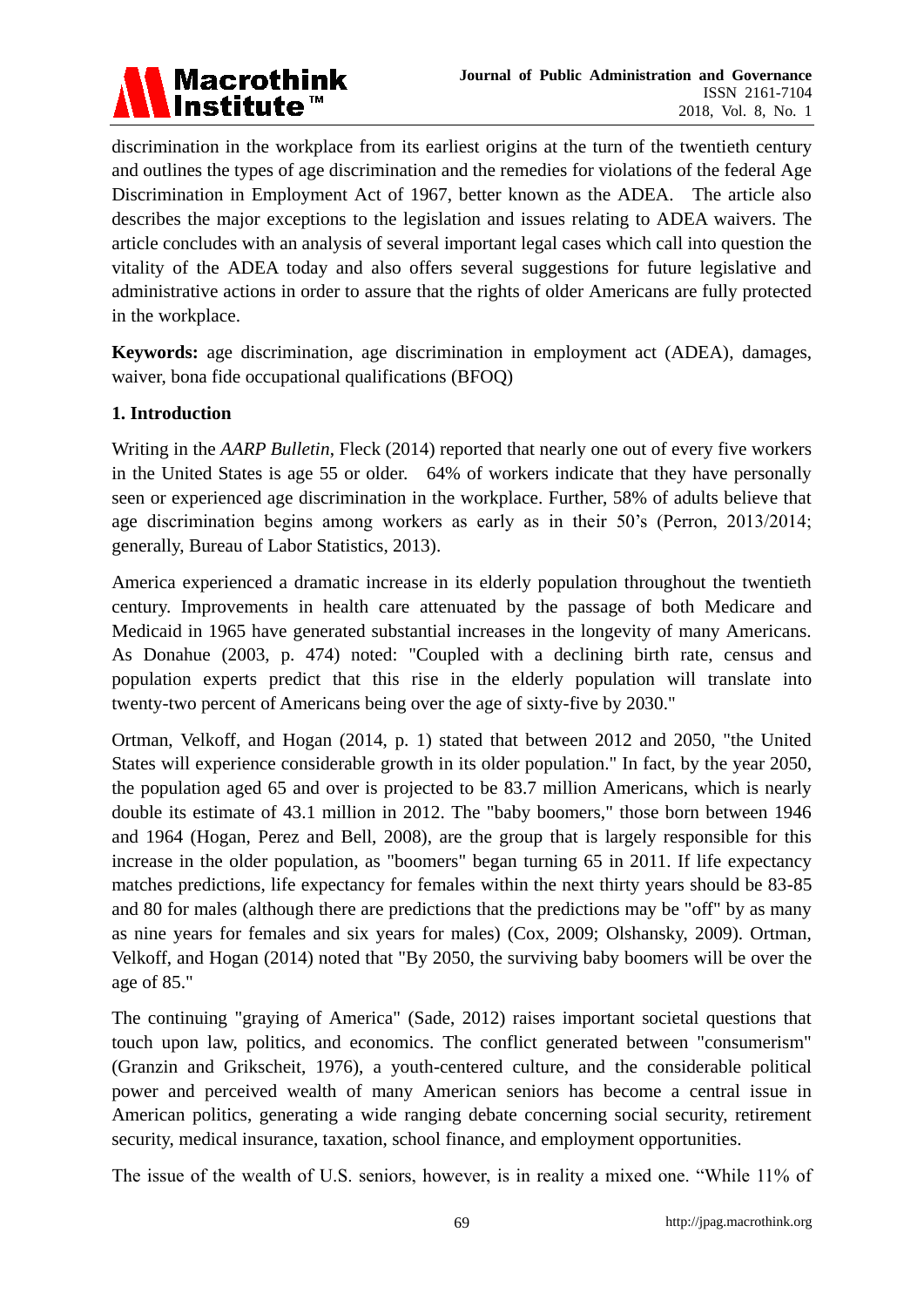

senior households have income of \$100,000 or more and another 2% of seniors have incomes of \$200,000 or more, most senior citizens, aged 65 or older, have relatively low household income" (Free By 50, 2012). In 2012, median household income of seniors was \$33,118 compared to a median of \$50,054 for the entire population. *Statista* (2018) reports that senior income stood at \$39,823 in 2016, as opposed to a median of \$59,039 for the entire population (see also Coxwell, 2015).

According to the [Pension Rights Center,](http://www.pensionrights.org/publications/statistic/sources-income-older-adults) older adults get their retirement income from the following sources:

- Social Security: 85 percent of people 65 and older receive Social Security. The average Social Security income in 2014 was not quite \$1,300 per month.
- Assets: Sixty-three percent of retirees rely on financial assets for retirement income. According to *[Retirement USA](http://www.retirement-usa.org/facts)*, "the median amount of asset income for households where either the householder or spouse was aged 65 or older was \$1,542 for those households who received any asset income. In 2008, 59 percent of older households had income from assets."
- Pensions: Only 32 percent of seniors receive a pension and "this number is trending further downward."
- Earnings: 23 percent of older Americans derive income from work. According to the AARP, the median income earned by retirees from work is \$25,000 a year. Income from work is the "highest amount of any income source."
- Public Assistance or Veteran's Benefits: About 7 percent of retirees receive assistance from other government sources (Coxwell, 2015).

Issues relating to the age of what has been called "the nation's largest interest group" (Issachharoff and Harris, 1997) raise an important policy question: *In the employment setting, should chronological age predict both the "functionality and productivity" of older workers?* (Donahue, 2003).

### *1.1 Purpose of the Study and Literature Review*

The purpose of this study is to investigate the origins of the various statutory schemes on both the federal and state levels designed to combat age discrimination in employment, outline any exceptions to these schemes, discuss the remedies for employees who prove discrimination based upon age, and discuss several recent developments that may shed light on the question whether age discrimination is still an issue in society today.

The authors have relied on seminal research by Kovarsky and Kovarsky (1974), Griffin (1977), and Lahey (2006) relating to state antidiscrimination laws; the research undertaken by Glenn and Little (2014) relating to the origins of the Age Discrimination in Employment Act; the research of Peeler and Haffner (2015) on work place retaliation; statistics taken from the Bureau of Labor Statistics, the Equal Employment Opportunity Commission, the Department of Labor, and the United States Census Bureau; and several relevant court cases and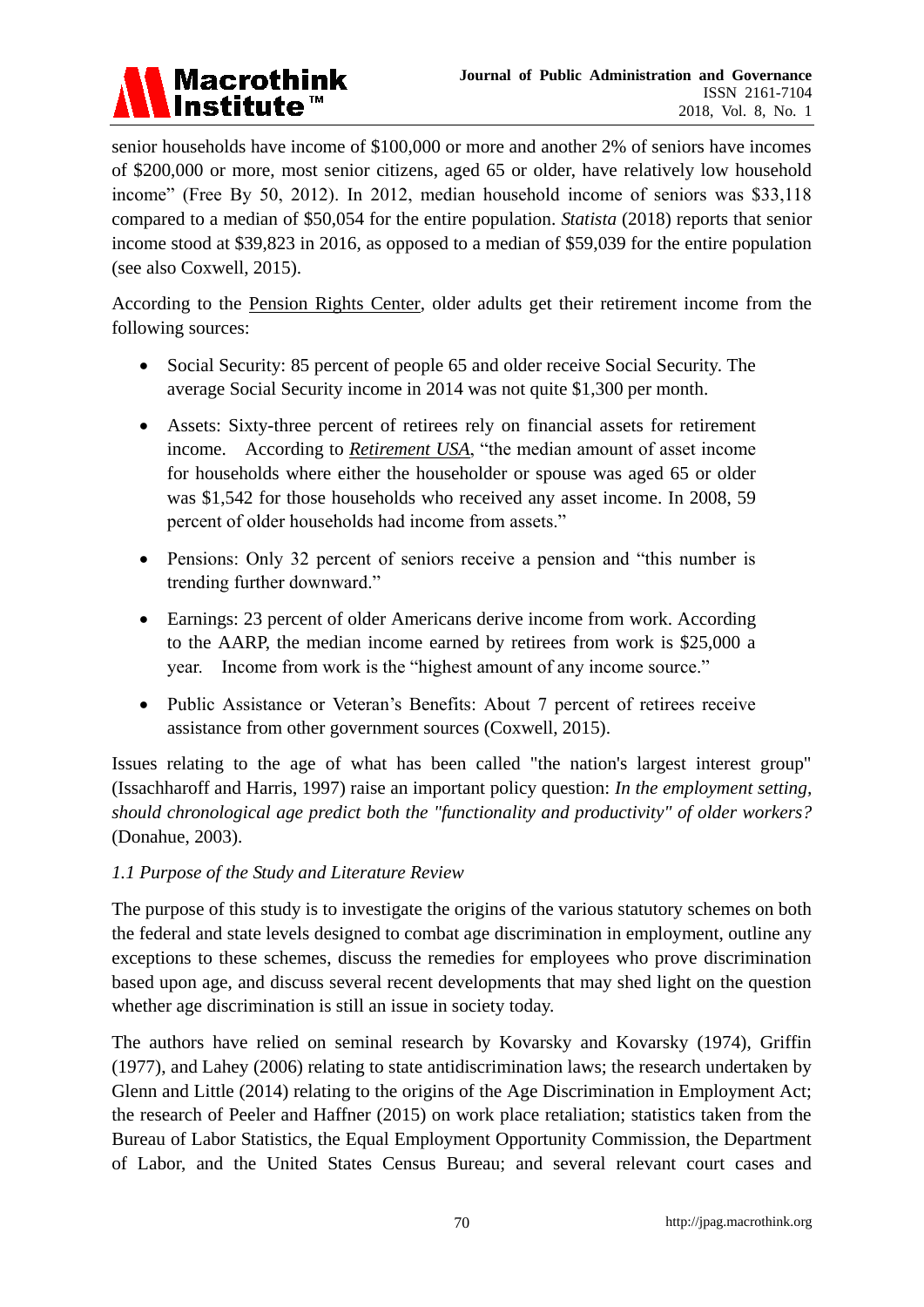

administrative actions.

### **2. Combating Age Discrimination: A Brief History**

Interestingly, state legislative initiatives aimed at regulating discrimination against older workers have existed from the beginning of the twentieth century. In 1903, Colorado was the first state to enact legislation prohibiting age discrimination in employment. Friedman (1984) noted that the Colorado statute provided that no employer "shall discharge any individual between the ages of eighteen and sixty years, solely and only upon the basis of age" provided that the employee was "well versed in the [employer's] line of business" and was "qualified physically, mentally, and by training and experience to satisfactorily perform and does satisfactorily perform the labor." Kovarsky and Kovarsky (1974) and Griffin (1977) delineated the jurisdictions which have enacted "operative bans on age discrimination": Colorado (1903); Louisiana (1934); Massachusetts (1937 & 1950); Rhode Island (1956); Pennsylvania (1956); New York (1958); Connecticut (1959); Wisconsin (1959); Oregon (1959); Puerto Rico (1959); Alaska (1960); Delaware (1960); California (1961); Ohio (1961); Washington (1961); Montana (1961); New Jersey (1962); Nebraska (1963); Hawaii (1964); Maryland (1964); Idaho (1965); Indiana (1965); Maine (1965); Michigan (1965); Nevada (1965); New Hampshire (1965); New Mexico (1965); North Dakota (1965); Kentucky (1966); Illinois (1967); West Virginia (1967); Georgia (1971); District of Columbia (1973); Iowa (1974) (see also Lahey, 2006).

Many of these statutes applied protections to workers between the ages of forty and sixty-five, although several states extended their statutory schemes to discrimination downward as well. For example, the Colorado statute covered ages eighteen to sixty, and the Oregon statute covered ages twenty-five to sixty-five.

State statutory regimes generally prohibited discriminatory practices in hiring, discharging, and in terms and conditions of employment by private employers, labor unions, and employment agencies. Remedies available for violations of the various statutes included criminal penalties, civil remedies in the form of monetary damages, as well as the availability of administrative remedies (for example, consent decrees) in many states (Hasko, Holoch, and Young, 1982; generally Marion, 1982).

However, no *federal* law made age discrimination illegal (Neumark, 2008). When the *Civil Rights Act of 1964* (1964) was enacted, age was originally considered for inclusion as one of Title VII's protections, along with race, creed, color, national origin, and sex. However, a prohibition against discrimination based on age was not ultimately included in the statute. Instead, the Congress directed Secretary of Labor W. Willard Wirtz to undertake a study of age discrimination in employment. In June of 1965, the Secretary issued a report, *The Older American Worker: Age Discrimination in Employment* (Department of Labor, 1965) relating to employers setting age limits in the hiring process. The report indicated that "nearly one-half of the job openings in the private sector arbitrarily disqualified applicants over the age of fifty-five, while a quarter were closed off to workers over forty-five" (Donahue, 2003, pp. 475-476; generally, Harper, 1997).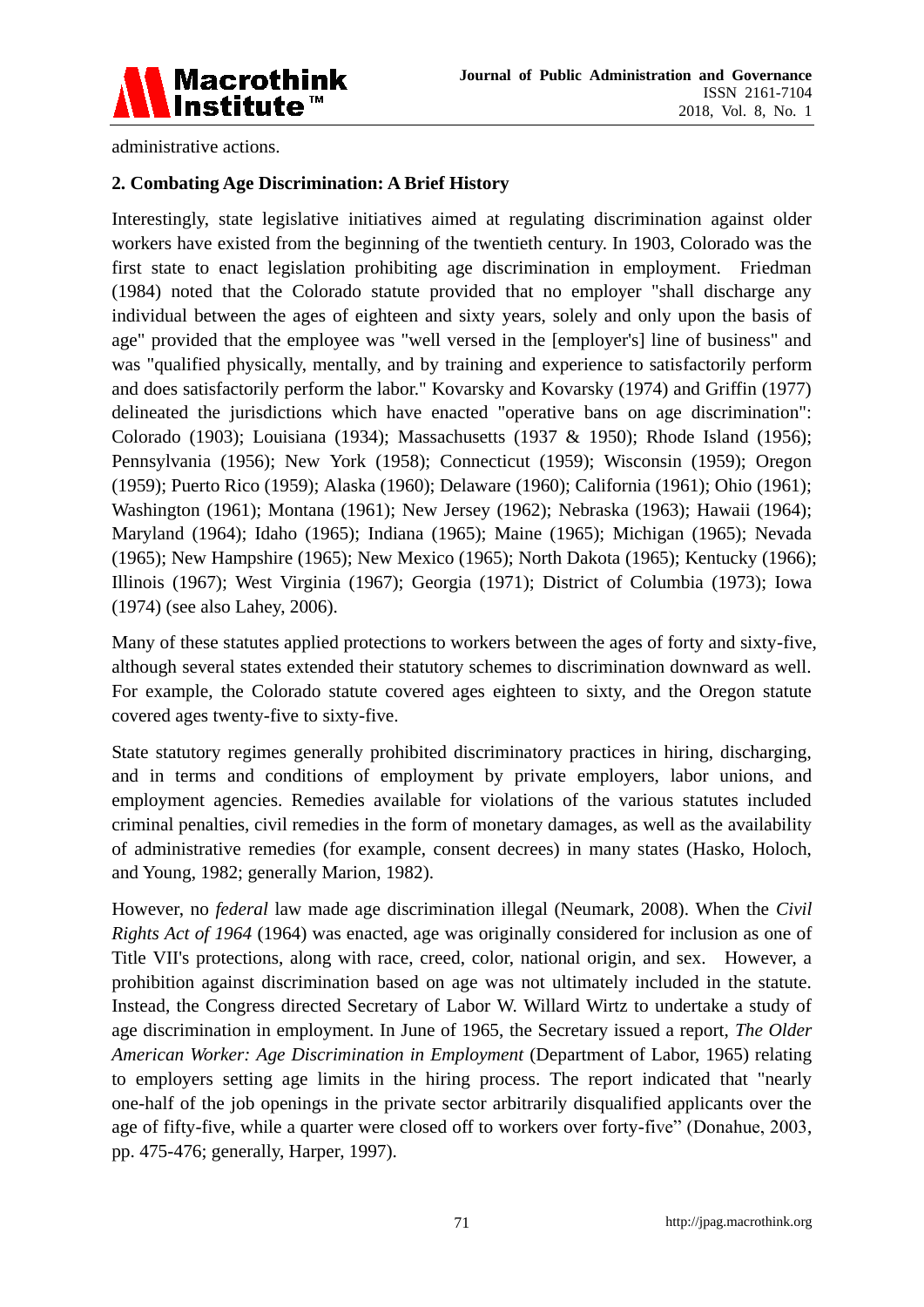

In responding to these and other concerns, Congress conducted a series of hearings on the topic of age discrimination in employment. Glenn and Little (2014) reported that testimony before the Senate General Subcommittee on Labor and Public Welfare in 1967 revealed a number of even more troubling statistics that spurred Congress to take action. As Glenn and Little (2014) noted, "For example, in 1964, applicants over 55 years of age were barred from half of all job openings in the private sector. Workers over 45 were barred from a quarter of these jobs, and workers over 65 were barred from almost all of them." The data presented to Congress also indicated that the problem was actually worsening over time—"jobs were disappearing, and older workers were bearing the brunt of the layoffs. Between 1965 and 1966 alone, the share of workers unemployed for 27 weeks or more that were over age 45 increased from 30.2 percent to 34.3 percent. Older men, it was reported, had been leaving the workforce in droves since 1951" (Glenn and Little, 2014).

As a result, Congress enacted the *Age Discrimination in Employment Act* (ADEA) in 1967 "to promote employment of older persons based on their ability rather than age; to prohibit arbitrary age discrimination in employment; [and] to help employers and workers find ways of meeting problems arising from the impact of age on employment."' Among the factors prompting the passage of the ADEA identified by Marion (1982) were "the difficulties faced by older workers in trying to retain their jobs and in finding new employment when displaced, the prevalent practice among employers of setting arbitrary age limits unrelated to the ability of employees to perform their jobs, and the high unemployment rate among older workers."

#### **3. Types of Age Discrimination**

As described as Rocketswag.com (2018, age discrimination may take many forms.

- "Direct discrimination: This is said to take place when an individual is not favored, solely because of his/her age.
- Indirect discrimination: A company or an employer is said to be engaging in indirect discrimination against an employee or an aspirant, if they have a strategy of categorizing individuals of a particular age group by putting them at a disadvantage in comparison to other group of employees or aspirants.
- Harassment: Telling ageist jokes, bullying or name calling solely on the basis of age amounts to harassment.
- Victimization: In this context, an individual is said to be victimized, if he/she is being treated less-favorably because he/she has filed a complaint of age discrimination or he/she has agreed to testify for some other victim of age discrimination" (Rocketswag.com, 2018). This is sometimes referred to as retaliation (Peeler and Haffner, 2015).

Remedies for violations of the ADEA are designed to have a restorative effect (Tecson, 2007). In adjudicating cases under the ADEA, courts are authorized to grant relief "to eliminate the unlawful practices and to restore aggrieved persons to the positions where they would have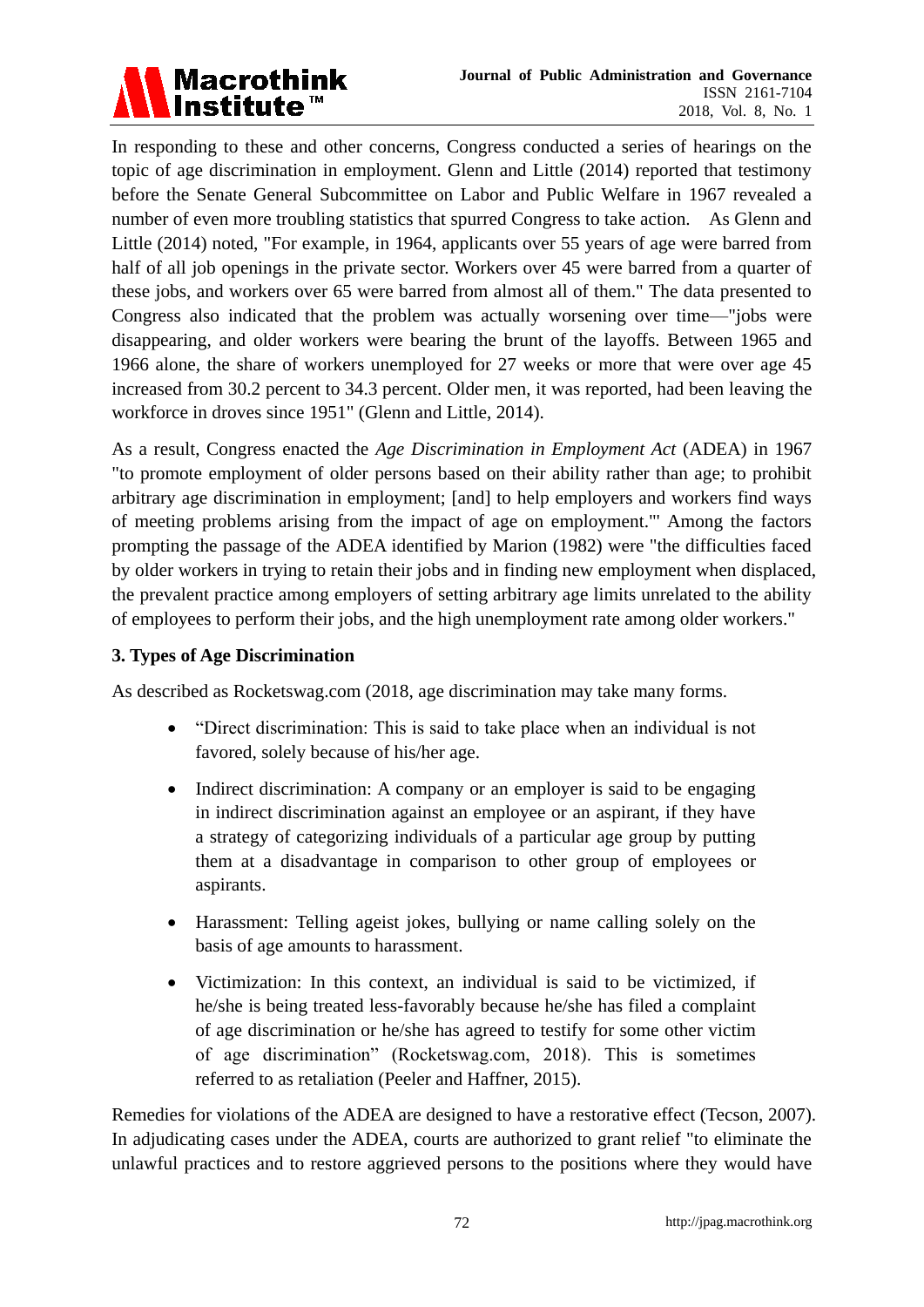# Macrothink<br>Institute™

been if the illegal discrimination had not occurred." The Act's goal "is to make persons whole for injuries suffered as a result of unlawful employment discrimination." Indeed, the Act's restorative purpose was reaffirmed by the Fourth Circuit Court of Appeals in *Spagnuolo v. Whirlpool Corp.* (1983, p. 118) when it held that a court must "grant the most complete relief possible toward putting the victim of age discrimination back into the position he would have been in but for the unlawful discrimination."

England (2018) notes that here are several categories of damages available to employees who are successful in suing their employers for age discrimination. The categories differ under federal and state law, as well as from state to state:

- Lost Back Pay and Future Pay: Under the ADEA and state age discrimination laws, employees who win age discrimination cases may recover any wages they lost as a result of the discriminatory act (Beranbaum, 2003).
- Lost Benefits: A successful plaintiff can recover the financial value of the fringe benefits lost as a result of the discrimination. Both the ADEA and the laws of many states allow awards of such damages.
- Damages for Emotional Distress: Employees who have suffered age discrimination often experience emotional distress. These damages are also called damages for "pain and suffering." However, under the ADEA, a plaintiff is not entitled to damages for emotional distress. Damages for emotional distress may be available under a state age discrimination law (Cockerham, 2017; *Dean v. American Security Insurance Co.* (1977); contrast *Vaughan v. Anderson Regional Medical Center* (2014) with *Pineda v. JTCH Apartments, LLC* (2016)).
- Punitive Damages: Punitive damages are intended to punish an employer for intentional discrimination. As England (2018) notes, "Punitive damages are only available in particularly egregious cases." The ADEA does not allow employees to collect punitive damages. However, some states allow employees who bring successful age discrimination cases to win punitive damages. In these cases, a plaintiff will be required to meet a higher standard of proof than is required to prove the underlying discrimination or retaliation claim itself.
- Attorneys' Fees: Under the ADEA and some states' laws, a successful plaintiff may also be awarded attorneys' fees (*Villescas v. Richardson*, 2001; Rupe and Malone, 2017).

The ADEA initially provided protections for workers between the ages of forty to sixty five, which was later raised to seventy in 1978. The upper age limit was eliminated altogether in 1986 (Cheeseman, 2002, pp. 557-558). However, the age threshold has remained at 40 throughout the revisions (Woodruff, 1995; Cheeseman, 2002).

The enactment of the ADEA did not end the debate or employment discrimination against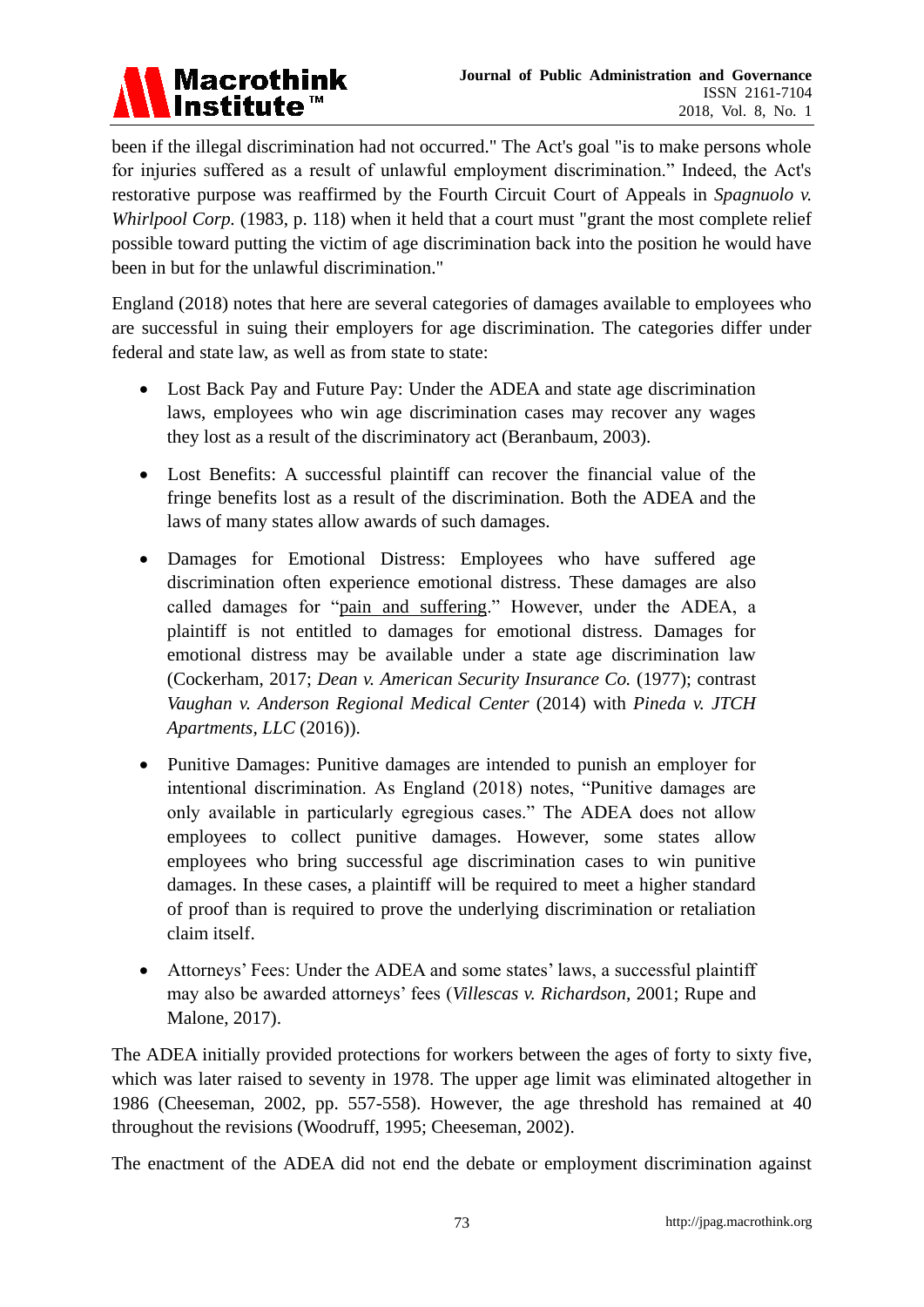

older Americans. In fact, many would argue that the ADEA resulted in numerous unintended consequences. Donahue (2003) pointed to several issues that seem to have persisted throughout the next four decades. First, while the statute was clearly aimed at combating discrimination based on age in the hiring process, "less than nine percent of the cases filed in the 1980's involved a refusal to hire." Instead, 76% involved wrongful terminations. Second, "far from assisting older workers who would otherwise become dependent on the state if they were unemployed," the typical litigants in ADEA cases were "overwhelmingly white male professionals and managers who earn high salaries." Finally, although an expressed concern of the ADEA "was to improve the long-term employment of older workers as a group, there appears to be little evidence that the ADEA has alleviated the unemployment problem for older workers" (Donahue, 2003, p. 476).

Sok (2014) bolsters this view and reported that the unemployment rate for persons over the age of 55 increased sharply with the onset of the recession of 2007, and reached a high of 7.2 percent in December 2009. In addition, older persons who became unemployed spent more time searching for work. Workers aged 55 years and older had an average duration of joblessness of 35.5 weeks, compared to 23.5 weeks for those aged 16-24 and 30.3 weeks for those aged 25 to 54 years. In addition, older Americans are continuing to return to the labor force in record numbers. Mosisa and Hipple (2006) reported that the rising labor force participation among older persons is likely part of a long term pattern that began in the mid-1990s. Sok (2014) notes that for "persons aged 55 years or older, the labor force participation rate increased from a low of 29.2 percent in 1993 to a peak of 40.4 percent in May 2009." Sok (2014) also posits that the increase in labor force participation reflects "the need of many near retirees to work after large losses in their retirement accounts and the need for older workers in general to ensure adequate postretirement incomes to address increased life spans." In addition, Purcell (2005) stated that the move by employers to replace defined–benefit retirement plans with defined-contribution retirement plans allowed employers to shift more responsibility for retirement income to the employee from the employer. In many cases, this change necessitated a large number of seniors to return to work and a return to consideration of issues under the ADEA.

# **4. Exceptions to the ADEA-"Bona Fide Occupational Qualifications" [BFOQ] or "Reasonable Factors Other Than Age" [RFOA]**

The ADEA does not create an absolute prohibition against all aged-based employment decisions. In fact, the Act provides that it is *not* unlawful for an employer to discriminate on the basis of age "where age is a bona fide occupational qualification reasonably necessary to the normal operation of the particular business" [BFOQ] (Fischman, 1986) or under circumstances "where the differentiation is based on reasonable factors other than age" [RFOA] (EEOC, 2012; see also Pfutenreuter, 2009). For example, "under provisions of the ADEA, state and local governments retain the right to set mandatory retirement ages for public safety officers such as police and firemen" (Pynes, 2015, p. 35; see also *Fitz v. First Tennessee Production Credit Association*, 1989).

The Act also allows employers to "observe the terms of a bona fide seniority system (*Eckles v.*)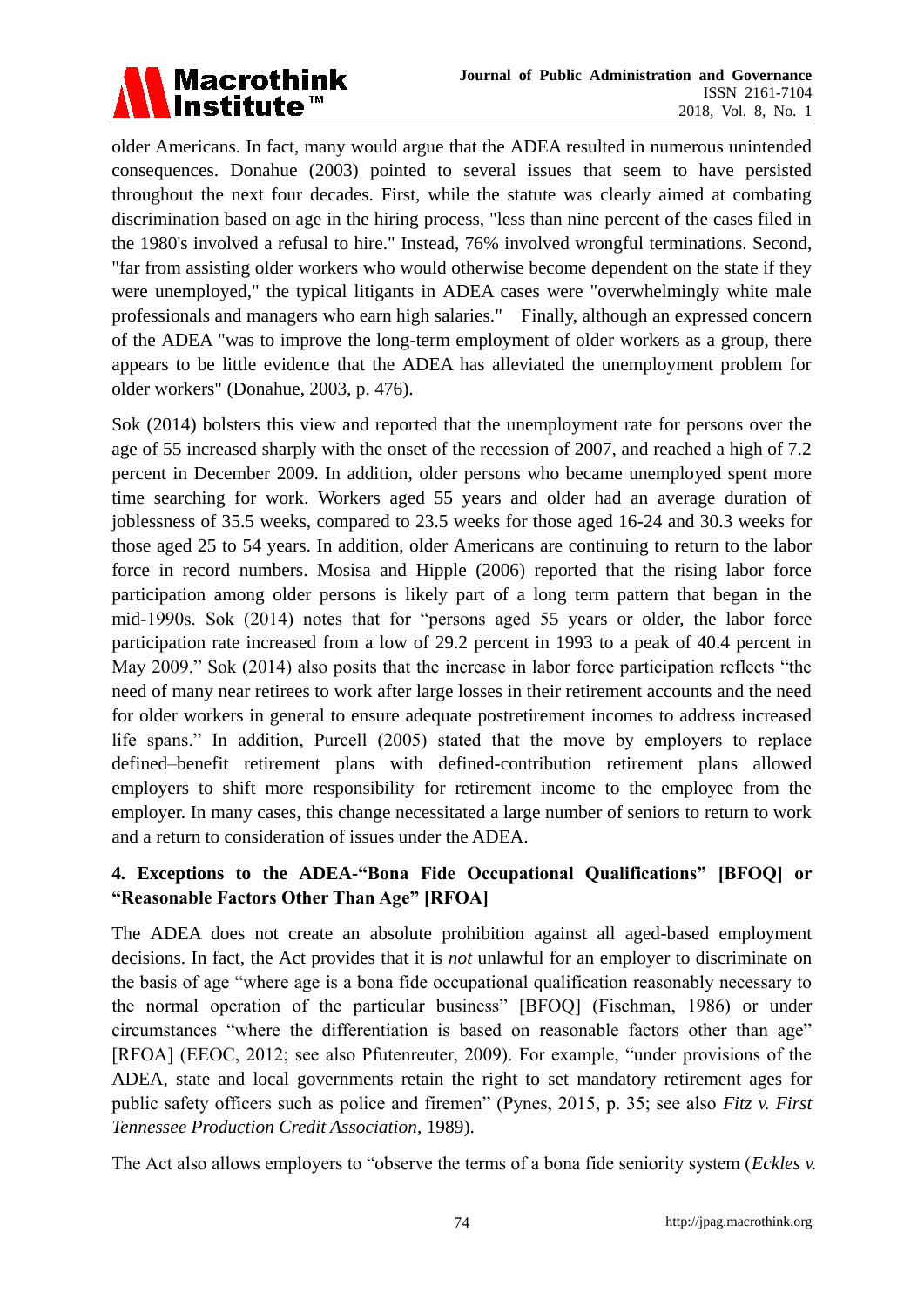

*Consolidated Rail Corp.,* 1996) [or] to observe the terms of a bona fide benefit plan" where such plans are not used as a pretext or subterfuge (*Enlow v. Salem-Keizer Yellow Cab Co.*, 2004) by an employer to discharge an employee on the basis of age where the employee is otherwise qualified. Finally, an employer is permitted to "discharge or otherwise discipline an individual [employee] for good cause" (*Harpring v. Continental Oil Co.*, 1980).

Donahue (2003, pp. 508-509) notes that despite precise guidance by the legislative history of the Act, in cases where an employer is asserting a BFOQ defense (e.g., *International Union v. Johnson Controls*, 1991), the employer must show:

(1) ―The qualification is reasonably necessary to the essence of the employer's business; and

(2) That all or substantially all workers in the protected category are unable to perform the job or that individualized assessment is highly impractical."

Interestingly, with reference to the RFOA exception, the First Circuit Court of Appeals stated in *Loeb v. Textron, Inc.* (1979): "[The] age statute was not meant to prohibit employment decisions based on factors that sometimes accompany advancing age, such as declining health or diminished vigor and competence." However, it is important to note that a terminated employee under the RFOA exception may still have a cause of action under the *Americans With Disabilities Act* (1990) which requires employers to provide "reasonable accommodations" to disabled employees (Hood, 1998; Moberly, 2008; MacDonald, Fabian, and Dong, 2010; Hunter and Shannon, 2016). (Retired) Judge Richard Posner (1995, p. 339) noted: "The ADA may succeed in helping older workers where the ADEA has been ineffective."

In addition, an employer may require an employee who has attained the age of 65 to retire under certain discreet circumstances—the so-called "benefits plan" exception (*EEOC v. Home Insurance Co.*, 1982; Reinhart, 1987). In order for this exception to be valid: 1) there must be a bona fide plan in effect; 2) the action must have been taken in observance of its terms; and 3) the plan must have not been a subterfuge to avoid the purpose of the statute ( $EEOC$  v. Home Insurance  $Co$ , 1982, p. 252). The "benefits plan" exception may be recognized in cases where an employee has been serving in an executive leadership position or a high-policy making position for at least two years preceding the mandatory retirement. However, under these conditions, the employee must earn a retirement income on an annual basis that is greater than or equal to an established statutory amount.

Assessing the validity of the "benefits plan" exception has been problematic. In judging this exception courts will inquire whether early retirement incentive plans are legally permissible based upon a careful evaluation of the question of *voluntariness* (Henkel, 2000)—especially as many employers required their employees who accepted such a plan to waive all possible ADEA claims (e.g., Harper, 1993; Feuer, 2005). In response, Congress passed the *Older Workers Benefit Protection Act* (1990), enacted to prohibit discrimination with regard to employee benefits, to ensure that a worker who had released his or her employer from an age discrimination claim had done so in a "knowing and voluntary" manner (see *Oubre v. Energy Operations*, 1998).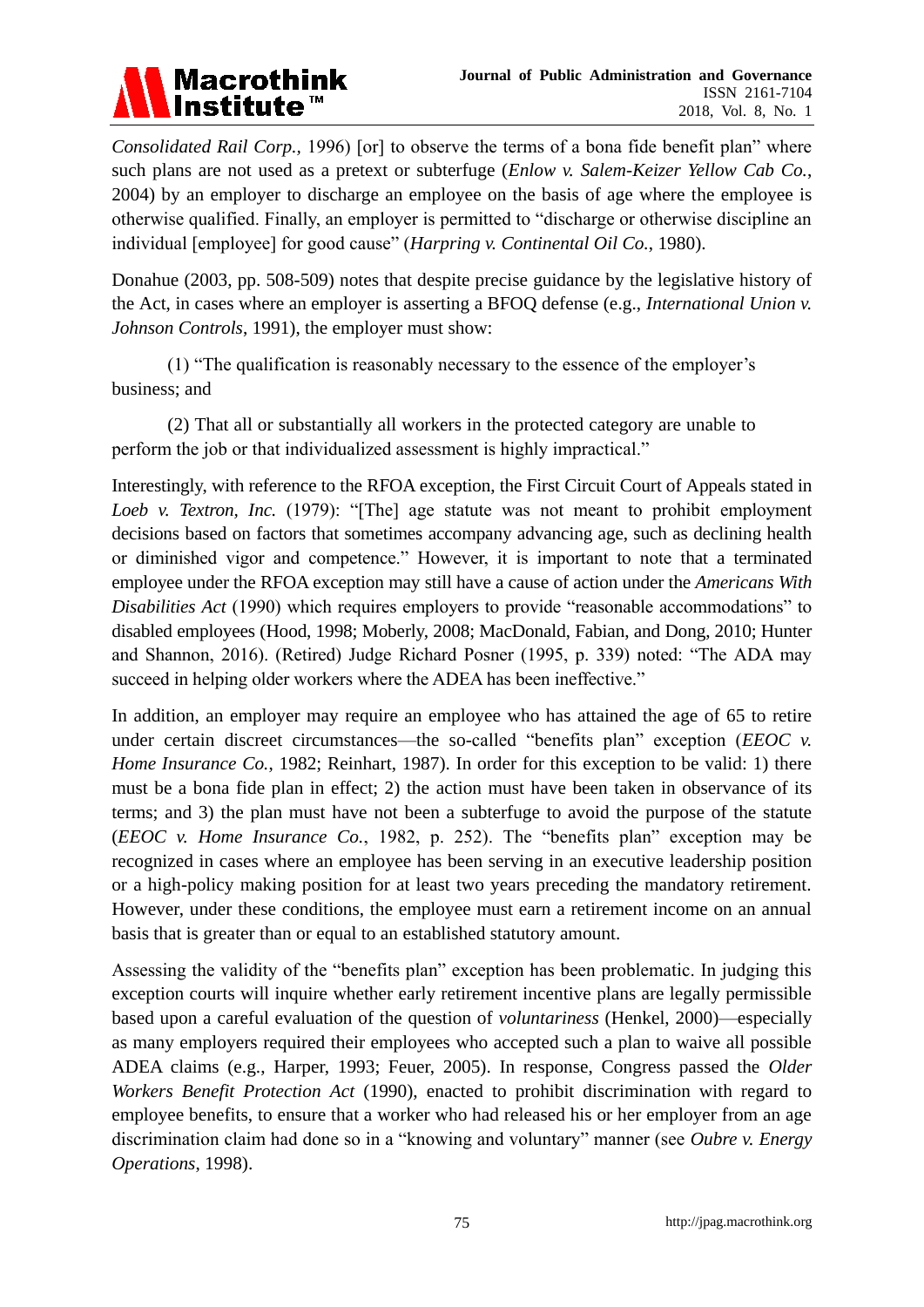

The *Older Workers Benefit Protection Act* (1990) addresses four different release scenarios: 1) a release by an involuntarily terminated employee who has not filed an [Equal Employment](http://topics.hrhero.com/eeoc-equal-employment-opportunity-commission/)  [Opportunity Commission \(EEOC\)](http://topics.hrhero.com/eeoc-equal-employment-opportunity-commission/) charge or lawsuit; 2) releases by employees who are involuntarily terminated under group [reductions in force](http://topics.hrhero.com/layoffs-downsizing-reductions-in-force-rif/) and who have not filed age discrimination claims or lawsuits; 3) releases in settlement of disputed claims, either pending EEOC charges or civil lawsuits; and 4) releases by employees who have voluntarily opted to sever employment under an incentive program (*Burch v. Fluor*, 1994; HR Hero, 2018).

Title II of the Act sets forth specific threshold requirements for procurement of a valid ADEA waiver.

The statute specifies that, at a minimum, a release must:

- 1. be "written in a manner calculated to be understood" by the employee;
- 2. refer specifically to rights and claims available under the statute;
- 3. not waive prospective claims;
- 4. provide consideration in exchange for the release beyond something of value the employee is already entitled to;
- 5. advise the employee, in writing, to consult with an attorney;
- 6. give the employee at least 21 days to consider the agreement (or at least 45 days in the case of an exit incentive or other group termination program such as a Reduction in Force or RIF);
- 7. give the employee at least seven days to revoke the agreement; and
- 8. in the case of an exit incentive or other group termination program, contain information regarding: (a) the "job titles and ages of all individuals eligible or selected for the program, and the ages of all individuals in the same job classification or organizational unit who are not eligible or selected for the program;‖ (b) any eligibility factors for the program; and (c) any time limits applicable to the program.

#### **5. Is Age Discrimination Still A Significant Problem?**

Has age discrimination abated as an issue in the American economy? The U.S. Equal Employment Opportunity Commission (2018a; 2018b) reported the following statistics relating to ADEA claims in 2016:

| Complaints received:                         | 20,857         |
|----------------------------------------------|----------------|
| Total Resolutions (including prior years):   | 22,594         |
| Resolutions by type:                         |                |
| Settlements:                                 | 1,445          |
| Withdrawals with benefits:                   | 1,252          |
| <b>Administrative Closures:</b>              | 3,729          |
| No reasonable cause determinations           | 15,548         |
| Reasonable Cause found:                      | 620            |
| Successful conciliations:                    | 339            |
| Unsuccessful conciliations:                  | 281            |
| Merit resolutions (favorable to a plaintiff) | 3,317          |
| Monetary benefits:                           | \$88.2 million |
|                                              |                |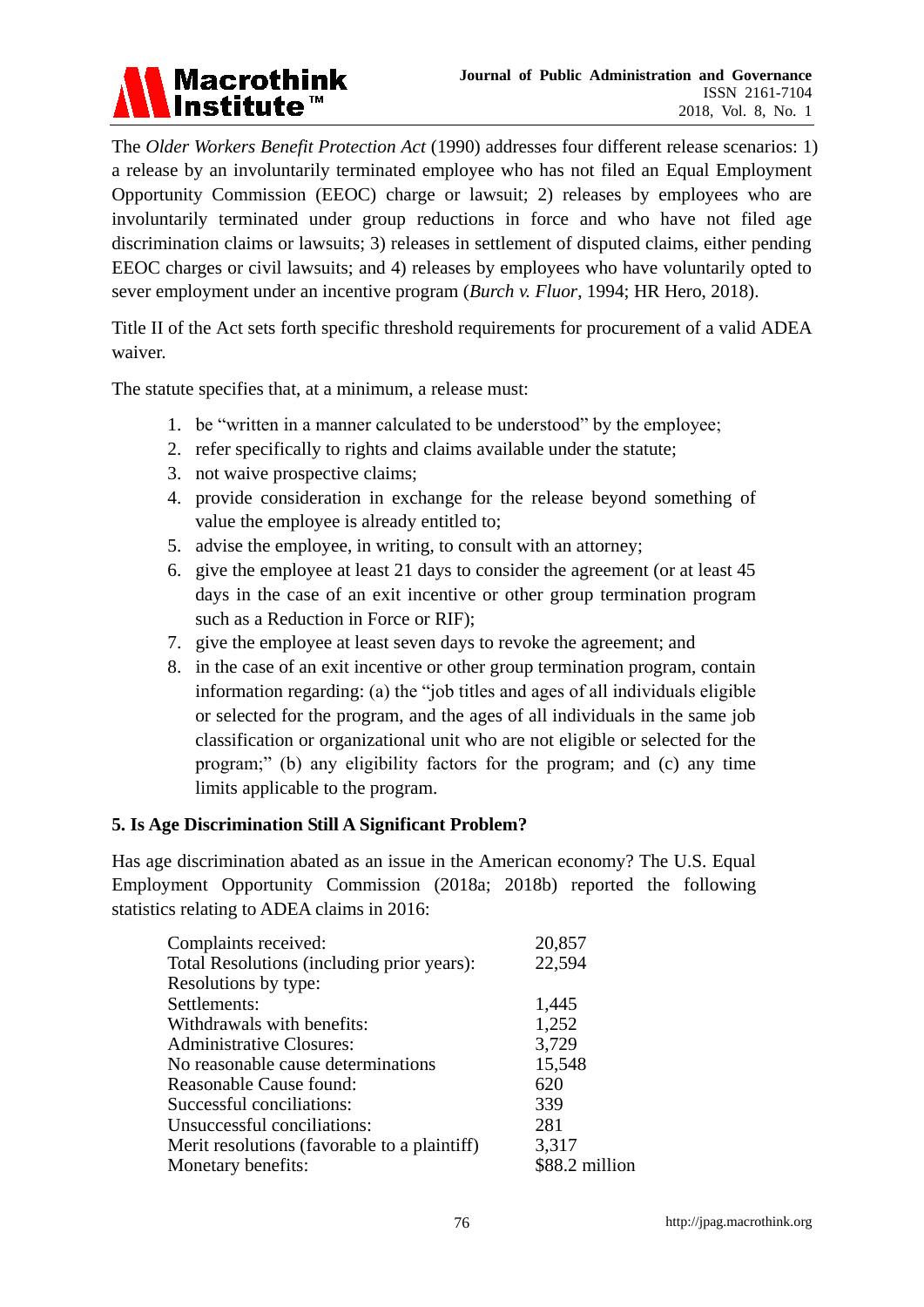

Farrell (2017) stated that "Age discrimination is widespread, well documented and, sadly, deeply entrenched in the American workplace.... Unfortunately, federal courts have also increasingly made age discrimination claims difficult to prove." Farrell (2017) continued that the "Supreme Court and many lower courts increasingly defer to employers on hiring and employment decisions when it comes to what the ADEA calls "reasonable factors other than age."

## *5.1 The United States Supreme Court Weighs In*

An important change in the perspective of the United States Supreme Court relating to the issue of age discrimination came in the "landmark" 2009 Supreme Court ruling in *[Gross v. FBL Financial Services](http://www.nextavenue.org/job-rejection-age-discrimination/)* (2009). Jack Gross, an employee of [FBL Financial](https://en.wikipedia.org/wiki/FBL_Financial_Group)  [Services, Inc.,](https://en.wikipedia.org/wiki/FBL_Financial_Group) was transferred to another position and a former subordinate took on many of Gross' former responsibilities. They both received the same compensation, but Gross maintained that his reassignment under these circumstances amounted to a demotion. Gross brought suit against FBL in April 2004 in federal District Court, claiming ADEA violations. The trial court found in his favor and awarded him \$46,945 in lost compensation. The United States Court of Appeals for the Eighth [Circuit](https://en.wikipedia.org/wiki/United_States_Court_of_Appeals_for_the_Eighth_Circuit) reversed the decision. The United States Supreme Court affirmed the decision of the Eighth Circuit, finding that a plaintiff must prove by preponderance of evidence, that age was the "but for" cause of the adverse employment action. In essence, the Supreme Court held that a claimant in an age discrimination case must prove that age discrimination was the *primary factor* behind a bias claim (see also *University of Texas Southwestern Medical Center v. Hassan*, 2013). Gosselin (2017) noted that ―The high court's decision will make it harder for some people later in their work lives to prove they were victims of bias."

Then, in 2016, the United States Supreme Court's decided to let stand a lower court ruling in *Villarreal v. R.J. Reynolds Tobacco* (2016, Court of Appeals)*.*

Richard Villarreal had applied online for a territory sales manager job at R.J. Reynolds Tobacco when he was 49 years old. Villarreal received no response to the application. Several years later, Villarreal learned about the company's internal guidelines stating that the ideal candidate would be  $2-3$  years out of college." ―Outside‖ individuals who were charged with reviewing job applicants were told to "stay away from" applicants whose resumes showed they had been "in sales for  $8-10$ " years.‖ The trial court dismissed Villarreal's suit saying the ADEA claim he had brought only protected existing employees, not job applicants. The court also agreed with the defendant that Villarreal had not "diligently" pursued the reason why he didn't hear back about his application. The United States Supreme Court refused to grant *certiorari* in the case, thus letting stand the lower court ruling (*Villarreal v. R.J. Reynolds Tobacco*, 2017, United States Supreme Court).

Based on the rulings in *Villarreal* and *Goss*, is fair to conclude that the promise of the ADEA has turned into any empty one for America's aging worker population, at least as far as the United States Supreme Court is concerned?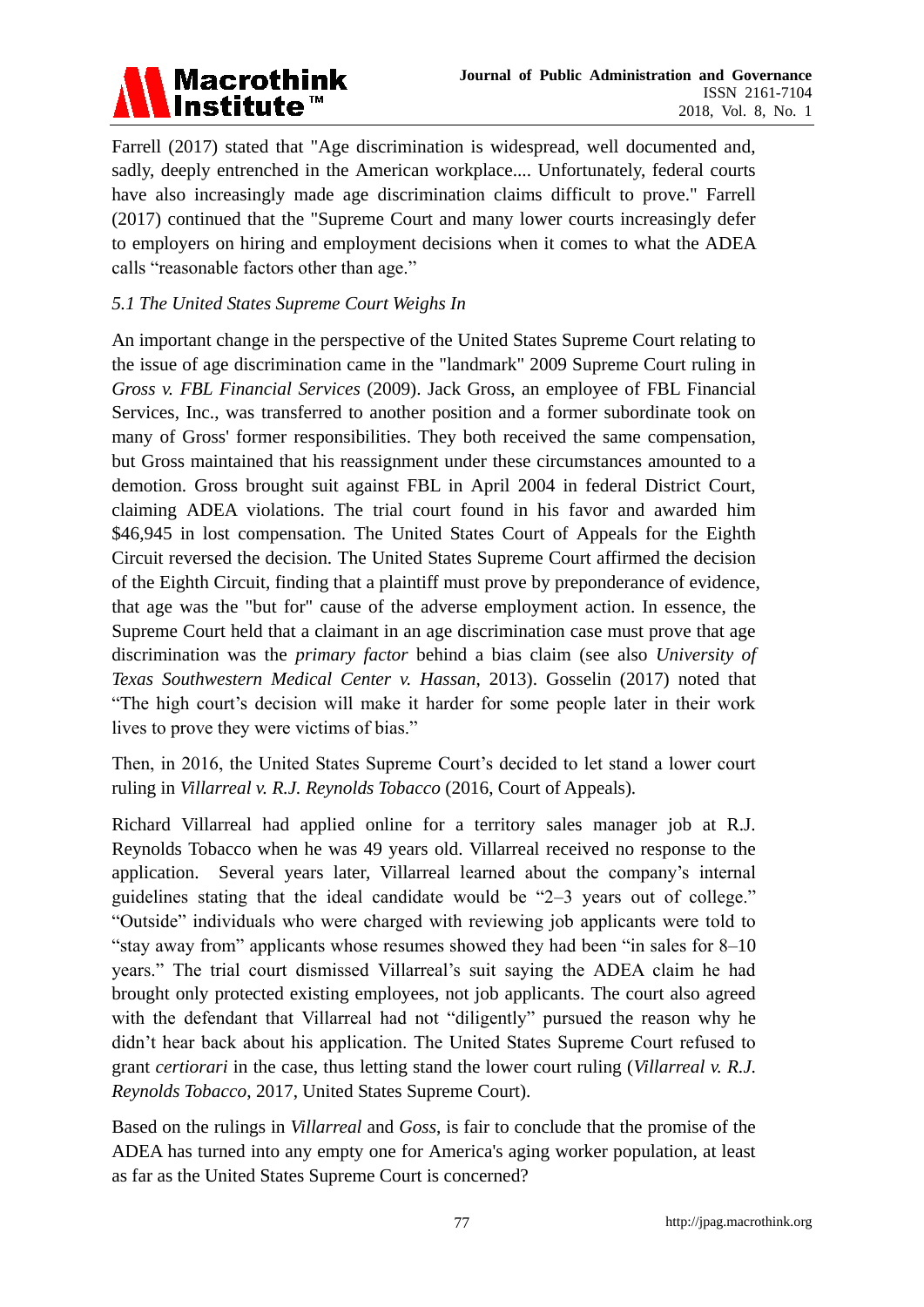

There is one glimmer of hope—but it may lie with the EEOC rather than the courts. The EEOC did act aggressively in the Texas Roadhouse discrimination case it brought in 2011 against the steakhouse chain (Mollica and Sagafi, 2017). The EEOC had filed suit seeking relief for a class of applicants the EEOC charged had been denied front-of-the-house positions, such as servers, hosts, server assistants and bartenders, because of their age, 40 years and older. The EEOC (2017) alleged that the Kentucky-based company had "a history of labeling workers over 40 such things as ‗Old ‗N Chubby' and rejecting them for jobs where customers see them.‖

After the district court judge declared a mistrial in February due to a deadlock among the jurors, Texas Roadhouse agreed to a settlement with the EEOC (*EEOC v. Texas Roadhouse, Inc.,* 2017). Texas Roadhouse agreed to pay \$12 million and to change its hiring and recruiting practices.

In addition to the monetary relief, the consent decree, which will be in force for three and a half years, includes an injunction preventing Texas Roadhouse from discriminating on the basis of age in the future. The agreement also requires the company to establish a diversity director and pay for a decree compliance monitor, who is charged with ensuring that the company complies with the decree's terms. The terms of the consent decree require Texas Roadhouse to comply with the ADEA and to increase its recruitment and hiring of employees age 40 and older for front-of-the-house positions.

However, it should be remembered that this settlement was negotiated under the Obama administration, prior to the election of President Donald Trump. Will it be possible to continue to advance the interest of older Americans under these changed circumstances? In an atmosphere of perceived hostility to workers' rights in the marketplace, might the Trump administration decide that acting to protect the rights of its aged working population might be in their best political interests, considering the considerable voting power of American seniors?

### **6. Some Commentary and Suggestions for Moving Forward**

Harper (2013), among others, has proposed a number of changes or "reforms" to the ADEA that would provide it with the same procedural and substantive strengths that Congress has provided under Title VII relating to damages, remedies, class actions, defenses, and causation standards. There are several substantive actions that the Congress, the Administration, or the EEOC could undertake to strengthen worker protections for older Americans:

 Congress could pass the bipartisan *Protecting Older Workers Against Discrimination Act* (2012), originally introduced by now-retired Senator Tom Harkin of Iowa, which was aimed at restoring the legal standards for age discrimination claims to the pre-Gross days. Foreman (2010) is especially critical of the Gross case. He asserts that the Court's majority engaged in an ―unabashed display of judicial lawmaking‖ in which the majority disregarded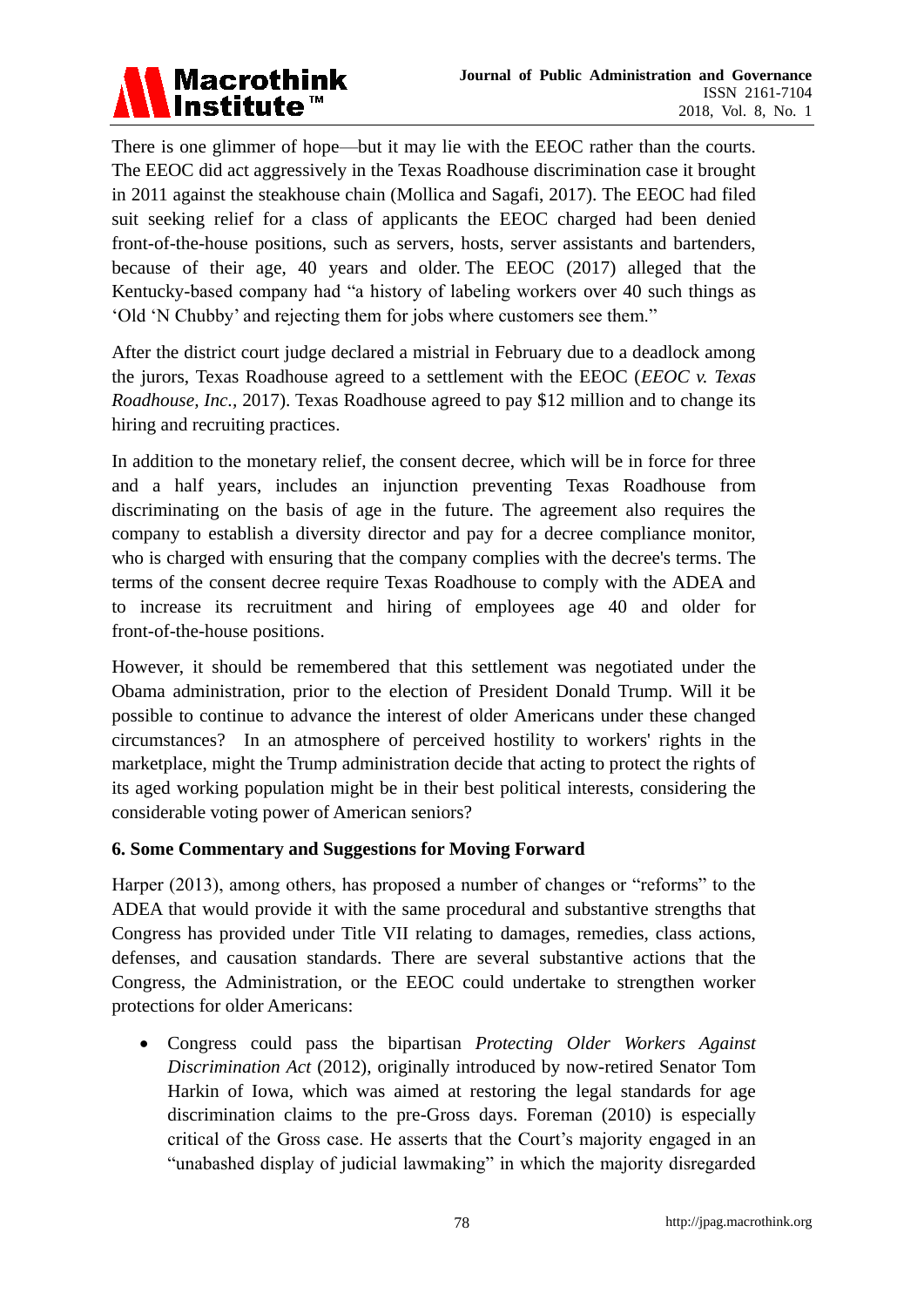

both congressional intent and decades of judicial precedent, eroding important protections for seniors and relegating them to "second class status" among victims of discrimination.

- Congress, in conjunction with the EEOC, could also amend the ADEA to broaden the Act to include all firms—not just those with 20 or more employees. On the administrative front, the EEOC could return to an aggressive stance on enforcing the ADEA. This, of course, will depend on President Trump's appointees to the Commission.
- The EEOC should recognize what is known as "safe harbor" hiring where older workers would be hired over a two-or three-year probationary period and could be discharged without cause or consequence for the employer under the ADEA during that time. During that period, management might be persuaded that they had underestimated the value of seasoned workers (Harper, 2013).

Estreicher (2017) argues that "The benefit of the safe-harbor approach is that it directly addresses the concerns that materially influence the employer's non hiring decision."

• Congress could also move to fully fund ADEA provisions for re-education and training programs to help older workers get hired that had not been funded under the President's budget (Sewell and Rugaber, 2017).

In addition, states could revitalize their efforts in combating age discrimination, which in turn could become a model for future revisions of federal law (Sperino, 2013).

Economics, ironically, may be the strongest impetus towards positive change. After a period of eight years of steady economic growth which has brought the U.S. unemployment rate to 4.1% (January 2018), employers are once again seeking workers, of which seniors make up a significant percentage. These workers deserve to be treated fairly and equitably in the workplace and to be assured of the protection of their right to be free of discrimination and the decidedly negative effects of age stereotypes (*Hazen Paper v. Biggins*, 1993; Johnson, 2009) by both the courts and the Equal Employment Opportunity Commission. And one more factor: Seniors vote in large and perhaps disproportionate numbers to other groups in society! While seniors make up 32% of the adult population, they make up 36% of the electorate (Seniorsmatter, 2018).

### **References**

Age Discrimination in Employment Act. (1967). 29 U.S.C. Sections 621-634.

Americans With Disabilities Act. (1990). 42 U.S.C. Section 12101.

Automobile Workers v. Johnson Controls. (1991). 499 U.S. 107 (United States Supreme Court).

Beranbaum, J. A. (2003). Economic damages in an employment case: Calculations and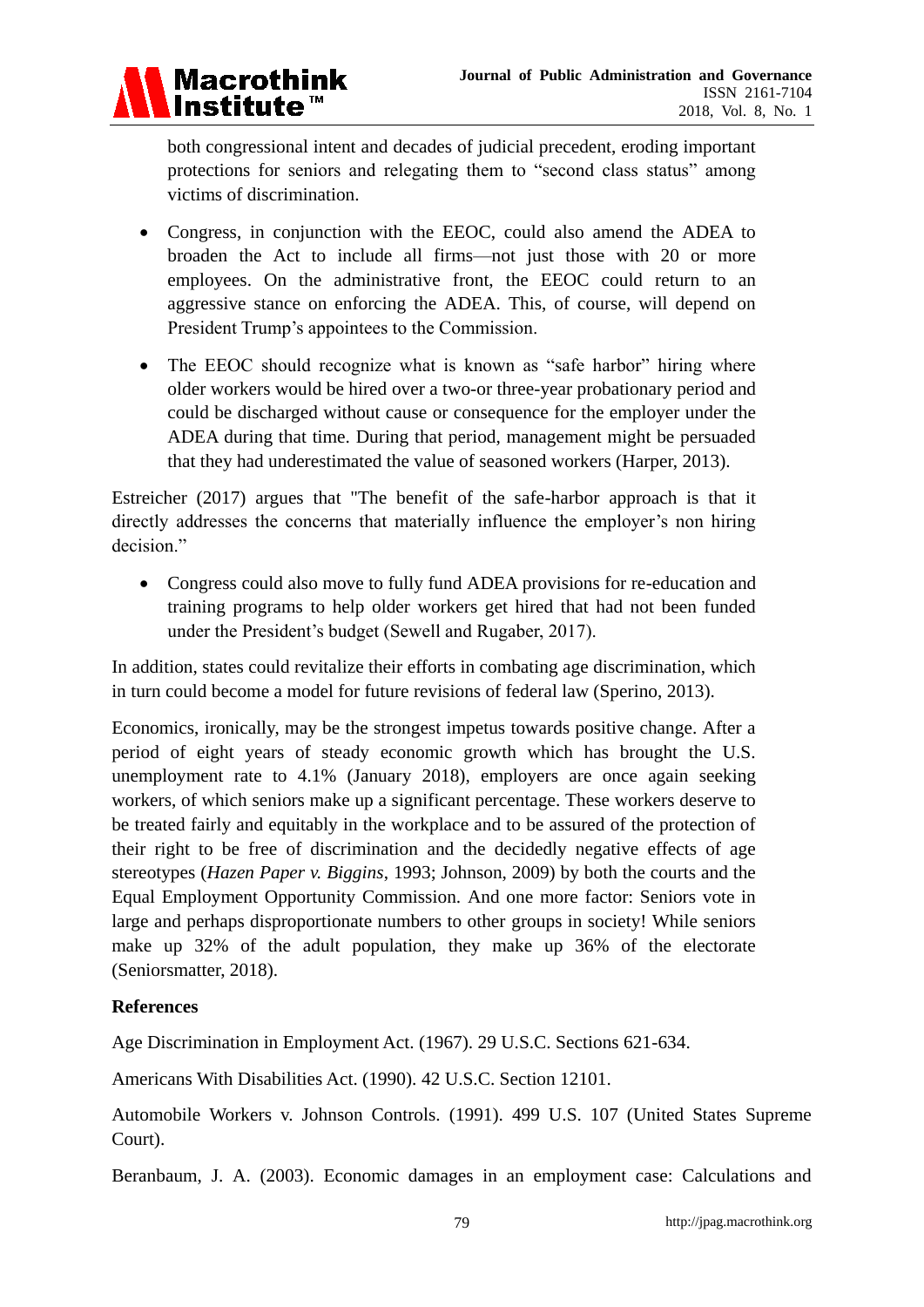

assumptions. [Online] Available: Available:

[https://www.bestlawyers.com/Content/Downloads/Articles/2211\\_1.pdf](https://www.bestlawyers.com/Content/Downloads/Articles/2211_1.pdf) (January 12, 2018).

Burch v. Fluor Corporation. (1994). 867 F. Supp. 873 (District Court, Eastern District of Missouri).

Bureau of Labor Statistics. Available:<https://www.bls.gov/> (Accessed January 14, 2018).

Cheeseman, H. R. (2002). *The legal and regulatory environment* (Third edition). Upper Saddle River, N. J.: Prentice Hall.

Civil Rights Act of 1964. (1964). Public Law 88-352.

Cockerham, W. S., & Brockhoeft, L. (2018). Are pain and suffering and punitive damages recoverable under the ADEA and FLSA? The 5th circuit issues inconsistent decisions. *Healthcare Law Insights* [Online] Available: <https://www.healthcarelawinsights.com/category/labor-employment> (February 27, 2018)

Cox, L. (2009). We will live longer in 2050. *ABC News.com* [Online] Available: [http://abcnews.go.com/Health/ActiveAging/humans-live-longer-2050-scientists-predict/story](http://abcnews.go.com/Health/ActiveAging/humans-live-longer-2050-scientists-predict/story?id=9330511) [?id=9330511](http://abcnews.go.com/Health/ActiveAging/humans-live-longer-2050-scientists-predict/story?id=9330511) (January 11, 2018).

Coxwell, K. (2015). Average retirement income 2016: How does it compare to your plans? *New Retirement* **[Online]** Available: [https://www.newretirement.com/retirement/average-retirement-income-2016-how-does-it-co](https://www.newretirement.com/retirement/average-retirement-income-2016-how-does-it-compare-to-your-plans/) [mpare-to-your-plans/](https://www.newretirement.com/retirement/average-retirement-income-2016-how-does-it-compare-to-your-plans/) (December 1, 2015).

Dean v. Anderson Security Insurance Co. (1977). 564 F.2d 97 (5<sup>th</sup> Circuit Court of Appeals).

Department of Labor. Available:<https://www.dol.gov/> (Accessed January 14, 2018).

Donahue, J. J. (2003). *Foundations of employment discrimination law* (Second edition). New York: Foundation Press.

Eckles v. Consolidated Rail Corp. (1996). 94 F.3d 1041 ( $7<sup>th</sup>$  Circuit Court of Appeals).

EEOC v. Home Insurance Co. (1982). 672 F.2d 252 ( $2<sup>nd</sup>$  Circuit Court of Appeals).

EEOC v. Texas Roadhouse, Inc. (2017). Case No.:1:11-cv-11732-DJC.

England, D. C. (2018). Damages for winning an age discrimination case. *Nolo.com* [Online] Available:

<https://www.nolo.com/legal-encyclopedia/damages-winning-age-discrimination-case.html> (Accessed January 11, 2018).

Enlow v. Salem-Keizer Yellow Cab Co. (2004). 389 F.3d 812 (9<sup>th</sup> Circuit Court of Appeals).

Estreicher, S. (2017). Achieving antidiscrimination objectives through 'safe harbor" rules for cases of chronic hiring aversion. *Journal of Law & Public Affairs, 2*, 1-12.

Farrell, C. (2017). Supreme Court turns its back on age discrimination, *Next Avenue* [Online] Available: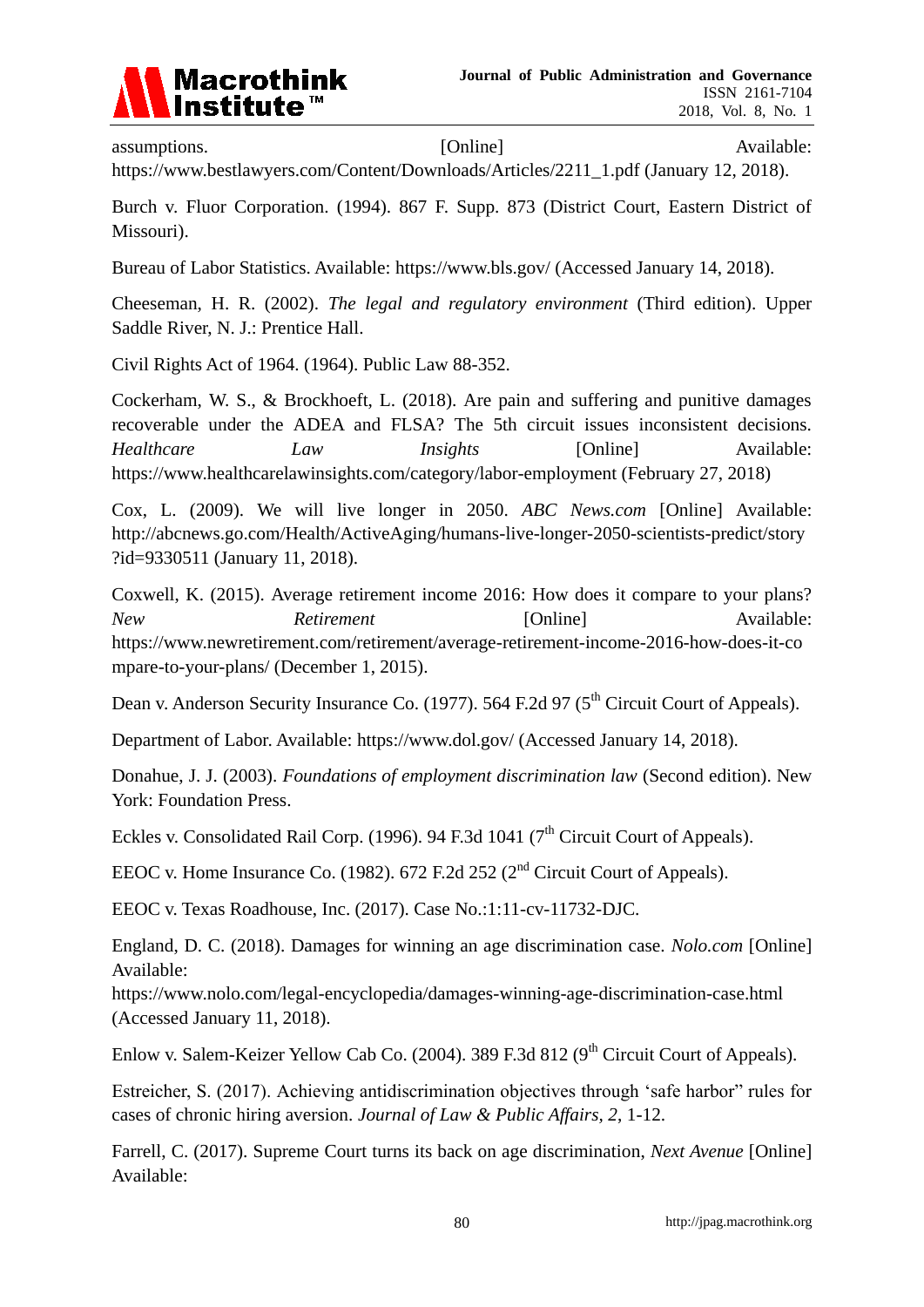

<http://www.nextavenue.org/the-supreme-court-turns-its-back-on-age-discrimination/> (July 13, 2017).

Feuer, A. (2005). When are releases of claims for ERISA plan benefits effective? *The John Marshall Law Review*, *38*, 773-866.

Fischman, R. L. (1986). BFOQ defense in ADEA suits: scope of 'duties of the job. *Articles by Maurer Faculty, Paper 870*. Available: <http://www.repository.law.indiana.edu/facpub/870> (Accessed January 10, 2018).

Fitz v. First Tennessee Production Credit Association. (1989). 861 F.2d. 884 (6<sup>th</sup> Circuit Court of Appeals).

Fleck, C. (2004). Forced out, older workers are back. *AARP Bulletin* [Online] Available: [https://www.aarp.org/work/on-the-job/info-2014/workplace-age-discrimination-infographic.h](https://www.aarp.org/work/on-the-job/info-2014/workplace-age-discrimination-infographic.html) [tml](https://www.aarp.org/work/on-the-job/info-2014/workplace-age-discrimination-infographic.html) (May 2004).

Foreman, M. L. (2010). Gross v. FBL Financial Services – Oh so gross! *University of Memphis Law Review*, *40*(4), 681-704.

Free by 50. (2012). Household income distribution for senior citizens. *Free by 50* [Online] Available: <http://www.freeby50.com/2012/12/household-income-distribution-for.html> (December 12, 2012).

Friedman, L. M. (1984). ADEA and ADA assessed, in *Foundations of employment discrimination law*, 494-497 (John J. Donahue III, ed.).

Glenn, J. J., & Little, K. (2014). A study of the age discrimination in employment act of 1967. *GPSolo* [Online],  $31(6)$ . Available: [https://www.americanbar.org/publications/gp\\_solo/2014.html](https://www.americanbar.org/publications/gp_solo/2014.html)

Gosselin, P. (2017). Supreme Court won't take up R.J. Reynolds age discrimination case, *Pro*  Publico [Online] **Available:** <https://www.propublica.org/article/supreme-court-rj-reynolds-age-discrimination-case> (June 26, 2017).

Granzin, K. L., & Grikscheit, G. M. (1976). What is consumerism? *Advances in Consumer Research*, *3,* 68-72.

Griffin, P. (1977). The problem of involuntary retirement before age 65. *Marquette Law Review*, *60*(4), 1053-1082.

Gross v. FBL Financial Security. (2009). 557 U.S. 167 (United States Supreme Court).

Harper, M. C. (1997). ADEA doctrinal impediments to the fulfillment of the Wirtz report agenda. *University of Richmond Law Review*, *31*, 757-793.

Harper, M. C. (2013). Reforming the Age Discrimination in Employment Act: Proposals and prospects. *Employee Rights and Employment Policy Journal*, *16*(1), 13-49.

Harpring v. Continental Oil, Co. (1980).  $628$  F.2d 406 ( $5<sup>th</sup>$  Circuit Court of Appeals).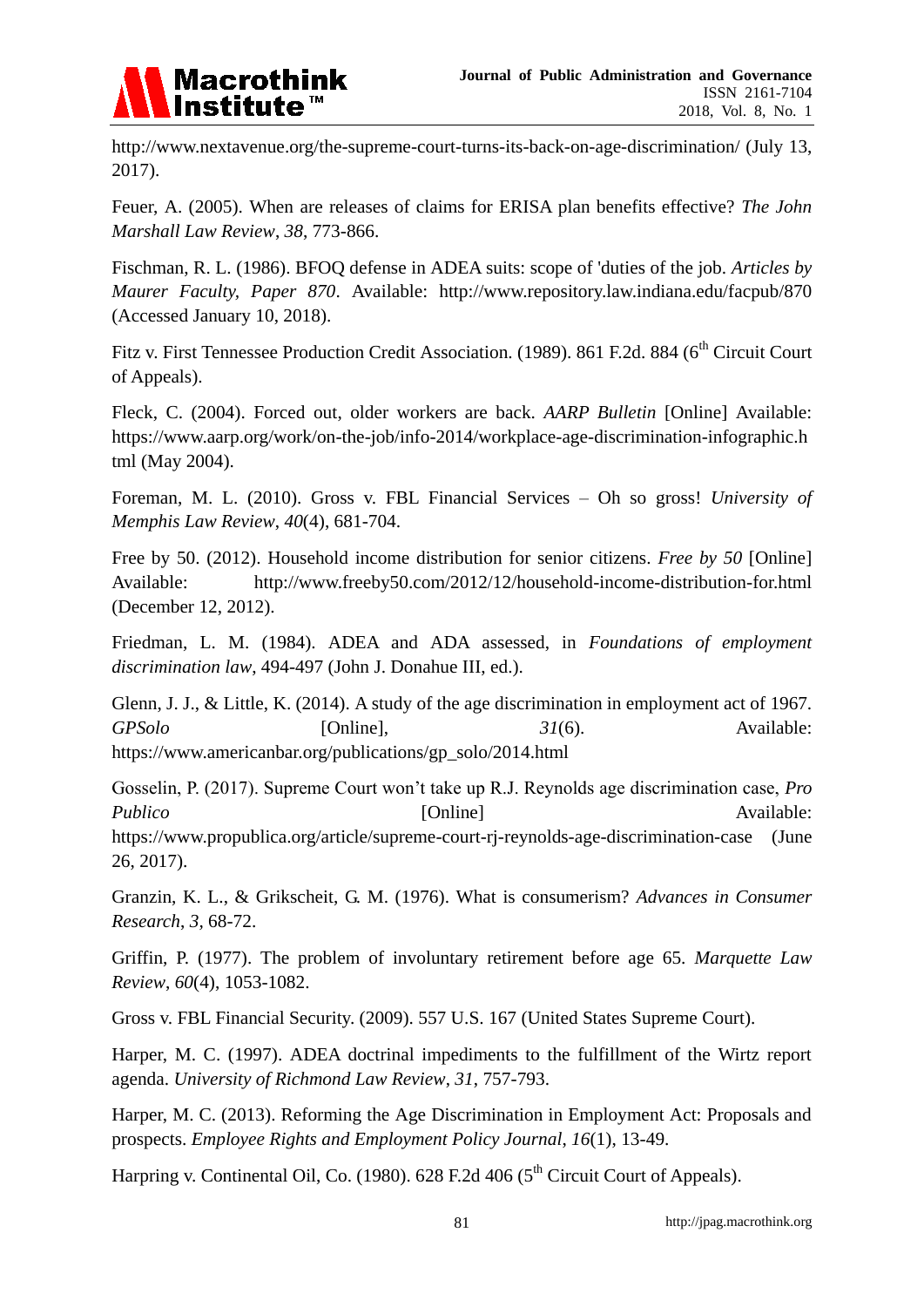

Hasko, J., Holoch, A., & Young, N. (1982). Bibliography: Gerontology and the law: A selected bibliography. *Southern California Law Review, 56,* 289-ff.

Hazen Paper v. Biggins. (1993). 506 U.S. 604 (United States Supreme Court).

Henkel, J. W. (2000). Waiver of claims under the Age Discrimination in Employment Act after Oubre v. Energy Operations, Inc. *Wake Forest Law Review*, *35*, 395-423.

Hogan, H., Perez, D., & Bell, W. R. (2008). Who (really) are the first baby boomers? *Joint Statistical Meeting Proceedings, Social Science Section* (American Statistical Association), 1009-1016. Available: [https://www.census.gov/prod/2010pubs/p25-1138.pdf.](https://www.census.gov/prod/2010pubs/p25-1138.pdf)

HR Hero. (2018). [HR guide to employment law:](http://store.hrhero.com/hrguide?ref=2&data=TOPIC) a practical compliance reference manual covering 14 topics, including discrimination. [Online] Available: <http://topics.hrhero.com/older-workers-benefit-protection-act-owbpa/> (Accessed February 7, 2018).

Hunter, R. J., & Shannon, J. H. (2016). The confluence of the Americans with Disabilities Act and administrative law: The case of the recalcitrant or perhaps dangerous employee. *Texas Tech Administrative Law Journal*, *18*(1), 83-101.

International Union v. Johnson Controls. (1991). 499 U.S. 187 (United States Supreme Court).

Issachharoff, S., & Harris, E. W. (1997). Is age discrimination really age discrimination? The ADEA's unnatural solution. *New York University Law Review, 72,* 780-837.

Johnson, J. (2009). Reasonable factors other that age: the emerging specter of ageist stereotypes. *Seattle University Law Review*, *33*, 49-91.

Kovarsky, I., & Kovarsky, J. (1974). Economic, medical, and legal aspects of the age discrimination laws in employment. *Vanderbilt Law Review*, *27*(5), 839-926.

Lahey, J. (2006). State age protection laws and the Age Discrimination in Employment Act. *NBER Working Paper 12048*.<https://doi.org/10.3386/w12048>

Loeb v. Textron, Inc. (1979). 600 F.2d 1003 ( $1<sup>st</sup>$  Circuit Court of Appeals).

MacDonald, W. K. L., Fabian, E. S., & Dong, S. (2010). Best practices in developing reasonable accommodations in the workplace: findings based on the research literature. *The Rehabilitation Professional*, *16*(4), 221-232.,

Marion, J. H. (1986). Legal and equitable remedies under the Age Discrimination in Employment Act. *Maryland Law Review*, *41*(2), 298-351.

Moberly, M. (2008). The disability history mystery: assessing the employer's reasonable accommodation obligation in "record of disability" cases. *Pepperdine Law Review*, 35, 1-45.

Mollica, P., & Sagafi, J. C. (2017). Texas Roadhouse age bias trial shows relevance of ADEA, *Law* 360 [Online] Available: <https://www.outtengolden.com/texas-roadhouse-age-bias-trial-shows-relevance-of-adea>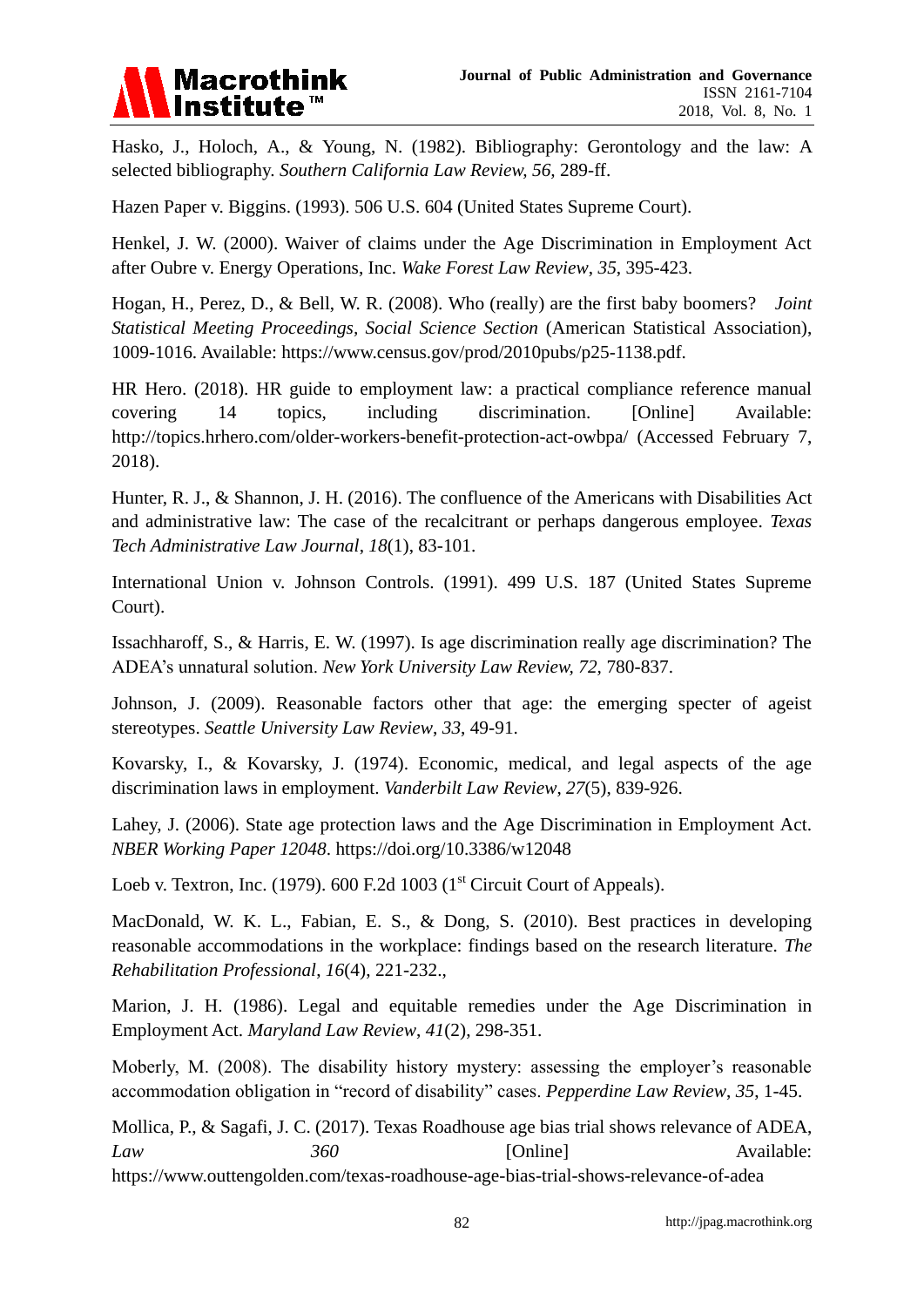

(February 2, 2017).

Mosisa, A., & Hipple, S. (2006). Trends in labor force participation in the United States. *Monthly Labor Review,* 35-57 [Online]. Available: <https://www.bls.gov/opub/mir/2006/10/art3abs.htm/> (October 2006).

Neumark, D. (2008). The Age Discrimination in Employment Act and the challenge of population aging. *NBER Working Paper 1437*. Available:<http://www.nber.org/papers/w14317> (Accessed January 13, 2018).<https://doi.org/10.3386/w14317>

Older Workers Benefit Protection Act. (1990). 29 U.S.C. Section 623 (Amending the Age Discrimination in Employment Act).

Olshansky, S. J., et al. (2009). Aging in America in the 21st century: Demographic forecasts from the MacArthur Foundation research network on an aging society. Trends in labor force participation in the United States. *Milbank Quarterly*, *87*(4), 842-862. <https://doi.org/10.1111/j.1468-0009.2009.00581.x>

Ortman, J. M., Velkoff, V., & Hogan, H. (2014). An aging nation: the older population in the United States. *United States Census Bureau (Current Population Reports)* [Online] Available: [http://www.census.gov](http://www.census.gov/) (Accessed January 12, 2018).

Oubre v. Energy Operations, Inc. (1998). 522 U.S. 422 (United States Supreme Court).

Peeler, R., & Haffner, E. (2015). Selected developments in retaliation law. [Online] Available: [https://www.Americanbar.org/contact/dam/aba/events/labor-law/2015/november.](https://www.americanbar.org/contact/dam/aba/events/labor-law/2015/november)

Perron, R. (2013/2014). Staying ahead of the curve 2013 (updated 2014). AARP multicultural work and career study. [Online] Available: <https://www.aarp.org/research/topics/economics/info-2014/staying-ahead-curve-work.html/> (February 2013/July 2014).

Pfutenreuter, R. H. (2009). The curious case of disparate impact under the ADEA: Reversing the theory's development into obsolescence. *Minnesota Law Review*, *94*(2), 467-504.

Pineda v. JTCH Apartments, LLC. (2016). 843 F.3d 1062 (5<sup>th</sup> Circuit Court of Appeals).

Posner, R. A. (1995). Age discrimination by employers and the issue of mandatory retirement in *Aging and old age* (Richard A. Posner, ed.). Chicago: University of Chicago Books (Chapter 13).

Protecting Older Workers Against Discrimination Act. (1967). Senate 2189 (112th Congress).

Purcell, P. (2005). Older workers: Employment and retirement trends. *Congressional Research Service* [Online]. Available: <http://aging.senate.gov/crs/pension34.pdf> (September 14, 2005).

Pynes, J. E. (2015). The ADEA and its exemptions on the mandatory retirement provisions for firefighters. *Review of Public Personnel Administration*, 34-45.

Reinhart, B. (1987). Interpreting section  $4(f)$  (2) of the ADEA: Does anyone have a "plan"?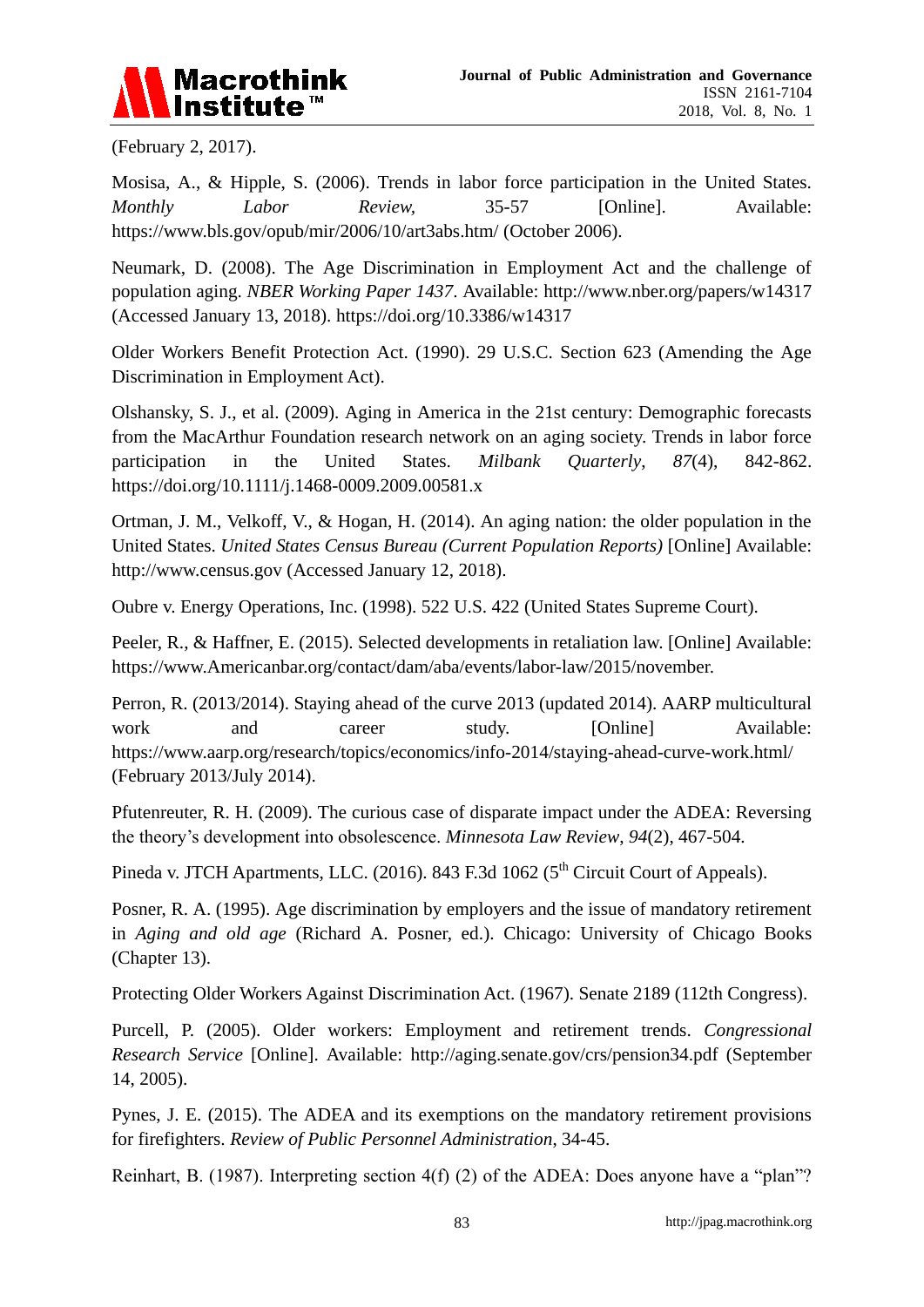

*University of Pennsylvania Law Review*, *135*, 1055-1087.<https://doi.org/10.2307/3312055>

RocketSwag.com. (2018). Types of age discrimination. *RocketSwag.com* [Online] Available: [http://www.rocketswag.com/retirement/elderly-law/age-discrimination/Types-Of-Age-Discri](http://www.rocketswag.com/retirement/elderly-law/age-discrimination/Types-Of-Age-Discrimination.htm) [mination.htm](http://www.rocketswag.com/retirement/elderly-law/age-discrimination/Types-Of-Age-Discrimination.htm) (Accessed February 6, 2018).

Rupe, A., & Malone, K. (2017). Examining damages in ADEA retaliation claims. [Online] Available:

[https://www.law360.com/articles/927805/examining-damages-in-adea-retaliation-claims.](https://www.law360.com/articles/927805/examining-damages-in-adea-retaliation-claims)

Sade, R. M. (2012). The graying of America: challenges and controversies. *Journal of Law and Medical Ethics*, *40*(1)*,* 6-9.<https://doi.org/10.1111/j.1748-720X.2012.00639.x>

Seniorsmatter. (2018)/ Older Americans voting patterns. [Online] Available: <http://seniorsmatter.com/older-americans-voting-patterns/> (Accessed January 15, 2018).

Sewell, D., & Rugaber, C. A. (2017). In US, factory jobs are high-tech, but the workers are not. *Associated Press* (Business News) [Online]. Available: [https://www.inddist.com/news/2017/08/us](https://www.inddist.com/news/2017/08/us-factory-jobs-are-high-tech-workers-are)**-**factory-jobs-are-high-tech-workers-are not (August 17, 2017).

Singer, J. (2014). The battle for the senior vote. *Daily Kos* [Online] Available: <http://www.dailykos.com/story/2014/10/26/1337541/-The-battle-for-the-senior-vote> (October 26, 2014).

Sok, E. (2004). Record unemployment among older workers does not keep them out of the job market. *U.S. Bureau of Labor Statistics* [Online] Available: [https://www.bis.gov/opub/ils/summary\\_10\\_04/older\\_workers.htm](https://www.bis.gov/opub/ils/summary_10_04/older_workers.htm) (Accessed February 6, 2018).

Spagnuolo v. Whirlpool Corp. (1983). 717 f.2d 114 ( $4<sup>th</sup>$  Circuit Court of Appeals).

Sperino, S. (2013). Revitalizing state discrimination laws. *George Mason Law Review*, *20,*  545-590.

Statutory Materials

Tecson, D. J. (2007). Federal remedies in employment discrimination actions. [Online] Available: <http://www.chuhak.com/37D475/images/stories/PDFs/ch9tecson.pdf> (Accessed January 12, 2018).

U.S. Census Bureau. Available:<https://www.census.gov/> (Accessed January 14, 2018).

United States Department of Labor. (1965). The older American worker: age discrimination in employment. Available: [https://openlibrary.org/works/OL639356W/The\\_older\\_American\\_worker\\_age\\_discrimination](https://openlibrary.org/works/OL639356W/The_older_American_worker_age_discrimination_in_employment) in employment (Accessed February 7, 2018).

United States Equal Employment Opportunity Commission (2018a). Age discrimination in employment act (charges filed with EEOC). Available: